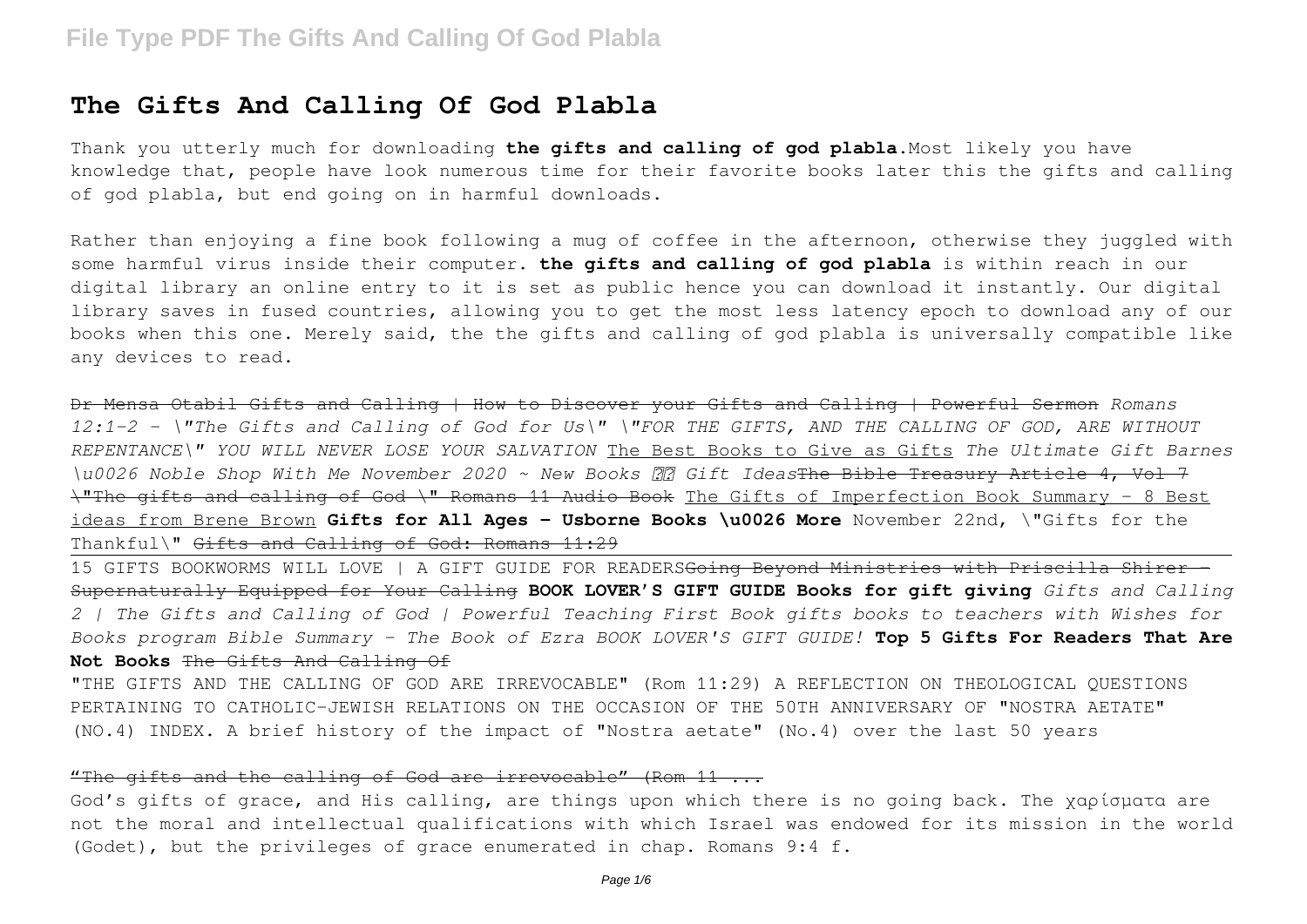## Romans 11:29 Commentaries: for the gifts and the calling ...

for the gifts and the calling of God are irrevocable. New King James Version. For the gifts and the calling of God are irrevocable. King James Bible. For the gifts and calling of God are without repentance. Christian Standard Bible. since God's gracious gifts and calling are irrevocable. Contemporary English Version.

## Romans 11:29 For God's gifts and His call are irrevocable.

He has also shown His love through the gifts and calling of God we each have over our lives. God created each of us with a unique purpose. He has called us for a specific assignment and given us gifts through which we can accomplish them. However, it our responsibility to discover the gifts and calling of God for us and pursue them.

#### The Gifts and Calling of God | The Behold File

Romans 11:29. For the gifts and calling of God By "gifts" are meant, not the gifts of nature and providence, as life, health, strength, riches, and honour, which God sometimes gives, and repents of, and takes away; as he repented that he had made man upon earth, and Saul king of Israel; which must be understood by an "anthropopathy", after the manner of men, and that not of a change of the ...

#### Romans 11:29 - Meaning and Commentary on Bible Verse

The "gifts" are foundational to one's calling. They begin at the individual level. As the gifts are applied and mature, change begins taking root as the diversity of individual contributions melds into becoming impactful at the community level. One's combined gifts are developed and refined through service to others.

#### The Gifts, Anointing and Calling

SPIRITUAL GIFTS, CALLING AND ANOINTING. THE GIFTS OF THE FATHER, GIFTS OF CHRIST (FIVE-FOLD MINISTRY) AND GIFTS OF THE HOLY SPIRIT God has created us for a purpose/destiny. He places inside us, at conception, at least two of the redemptive gifts which will be that aspect of the Bride of Messiah that you are called and anointed to manifest in reflecting God's Love to your neighbor..

#### SPIRITUAL GIFTS CALLING AND ANOINTING - Light of the Comforter

The Gifts of God are, Apostles, Prophets, Teachers, Pastors & Evangelists. They are given for the work of the Ministry, for the PERFECTING of the SAINTS. God can call & chose whoever he wants to use because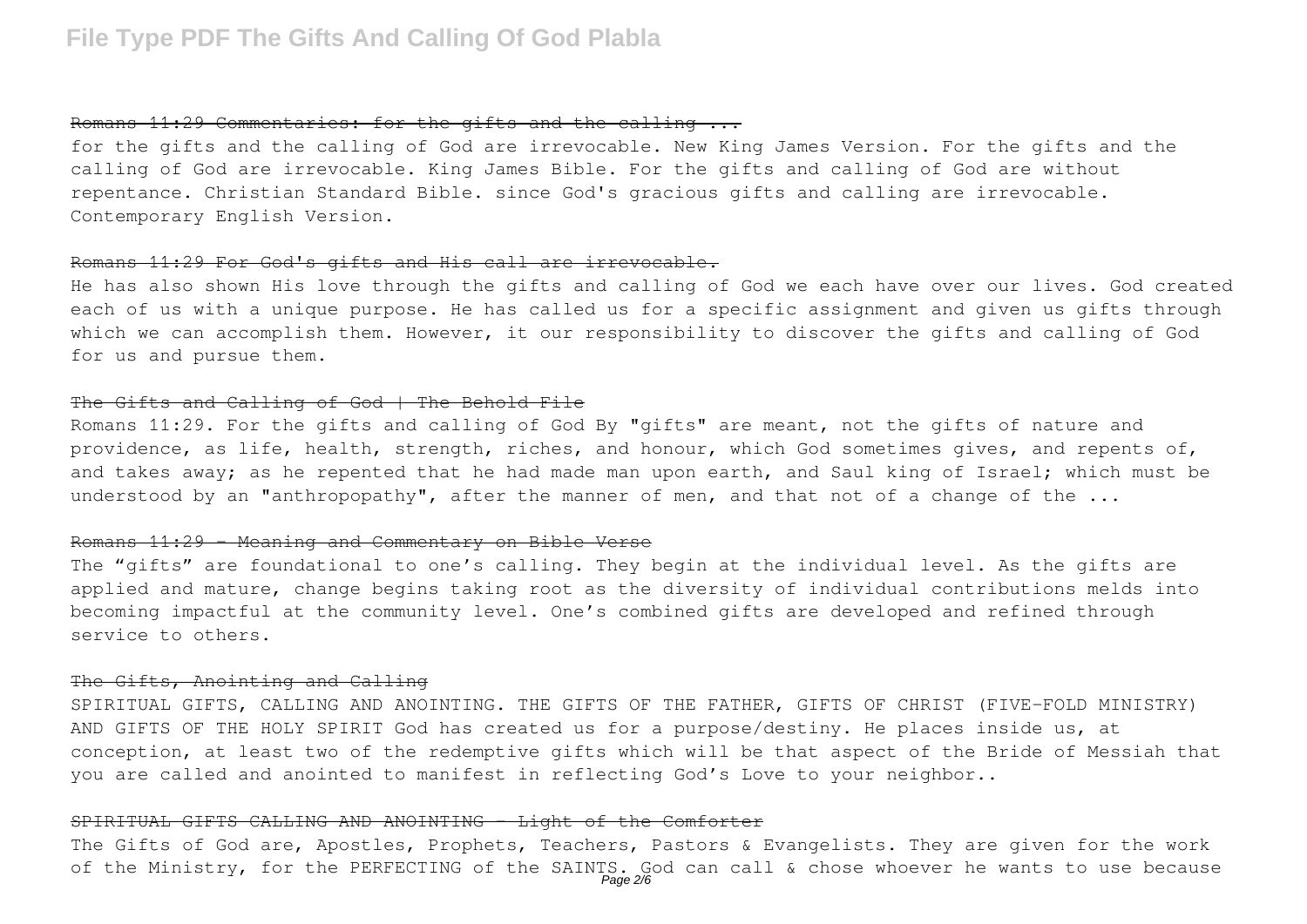he is God. There are more gifts of God, but these are the gifts of the Ministry found in Eph 4 th chapter.

What is meant by the scripture, "for the gifts and calling ... King James Version 29 For the gifts and calling of God are without repentance.

#### Romans 11:29 KJV - For the gifts and calling of God are ...

As you can see, the gifts of God are righteousness, salvation, and eternal life. The righteousness of Christ is key to salvation. Salvation means one is saved from the penalty of sin. That penalty is eternal separation from God, which is the second death. Eternal life is the result of salvation.

## Gifts Without Repentance | Truth Rightly Divided

Your Gifts Are Plural But Your Calling Is Singular To Be Able To Identify Your Calling From God, You Must First Of All Know That There Are Gifts And There Are Callings. Your Gifts Are The Gifts Of The Spirit Like Healing, Prophecy And So On (Spiritual Endowments 1Cor.12) That Are Operative In Your Life; They Are Usually More Than One.

#### How To Identify Your GIFTS And CALLING From God

Each gift comes with My purpose and grace. Know that I will show you what, when, where, how. You don't have to make it happen all on your own. Dance in your gift through a partnership of faith, for it is… My gift. My calling. My purpose. My grace. The responsibility is on Me. Your job is to learn and obey, love and listen, wait and follow,

### 5 Things to Remember About God's Calling and Gifts ...

Hence, he explains: "For the gifts and calling of God are irrevocable", - gifts without repentance " God did not revoke the promises made to Abraham, Isaac and Jacob that he would "bless all families of the earth through them" i.e. their "SEED" who is Christ.

### What Are the Gifts Without Repentance ...

Gifts are given by God even before you were born like Jeremiah was called by called even before he was born. Calling and gifts are inside you and born with them and you need no repentance to have them or receive them because they were given since the beggining.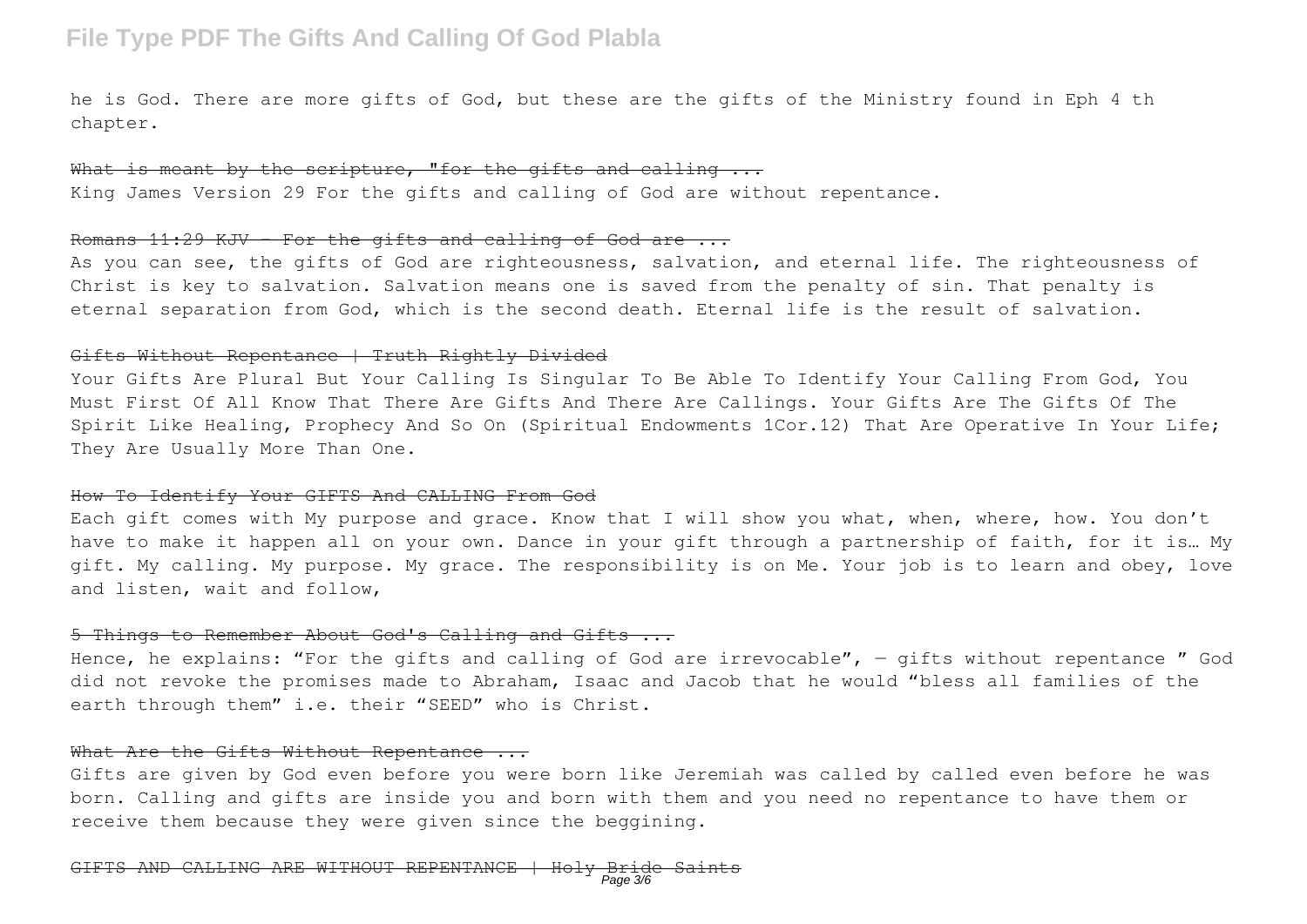"The Gifts and the Calling of God are Irrevocable: a Reflection on Theological Questions Pertaining to Catholic–Jewish Relations on the Occasion of the 50th Anniversary of 'Nostra Aetate' (No. 4)" is the title of the document published by the Commission for Religious Relations with the Jews, presented this morning in the Holy See Press Office.

## Presentation of the Document "The Gifts and the Calling of ...

In the end, despite the current rejection of the divinely designated Messiah by a large portion of Israel, the divine gifts and calling will achieve their intended purpose of salvation. What is very clear is that the passage does not refer to the gifts of the Spirit. It refers only to the nation of Israel. Quotes of William Branham

#### Gifts and callings are without repentance - BelieveTheSign

For the gifts and the calling of God are irrevocable.

## Romans 11:29 NKJV - For the gifts and the calling of God ...

29 For the gifts and the calling of God are irrevocable. Read full chapter. Cross references. Romans 11:29: See ch. 8:28; Romans 11:29 in all English translations. Romans 10. Romans 12. English Standard Version (ESV) The Holy Bible, English Standard Version. ESV® Text Edition: 2016.

Something about the calling or anointed of the teacher, because one of my callings is to be a teacher; the other is to stand in the office of prophet.

An insightful and comprehensive survey of the spiritual gifts of the Holy Spirit, natural human attributes, their interplay and eventual manifestation in a believer's devotion to Jesus Christ. Dr. Dave convincingly shows how spiritual gifts and divine calling may be joyfully accomplished in the individual for the benefit of the Christian community and beyond.

God. Gifts. You. takes you on a journey to discover your own unique calling and design. Look at examples of call in Scripture, explore your motivations and interests, and review your gifts, giving new life to your commitments in the workplace, the community, the church, your family, and the world. You are tailormade by a loving God. You will experience new freedom and bask in God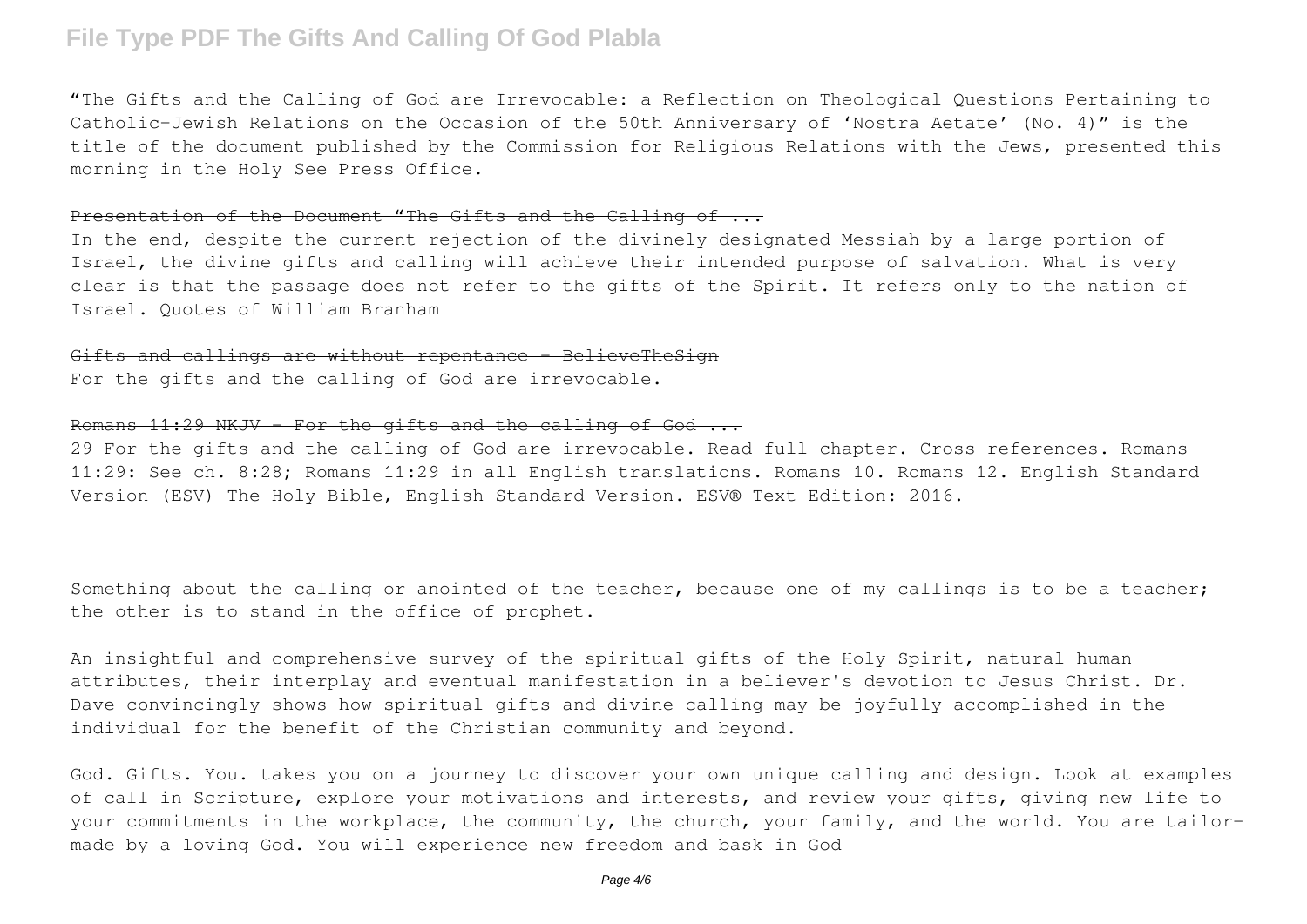"Israel's Inalienable Possesions The Gifts and the Calling of God Which are Without Repentance" by David Baron. Published by Good Press. Good Press publishes a wide range of titles that encompasses every genre. From well-known classics & literary fiction and non-fiction to forgotten−or yet undiscovered gems−of world literature, we issue the books that need to be read. Each Good Press edition has been meticulously edited and formatted to boost readability for all e-readers and devices. Our goal is to produce eBooks that are user-friendly and accessible to everyone in a high-quality digital format.

Have you ever wondered if you are gifted? Have you ever struggled with feelings of insecurity, thinking that you are not worth much? Have ever struggled with low self-esteem? Maybe you just need a reminder of who you are or who you can be? If you can identify with any of the statements above, then this book is for you. It is a personal perspective on Gifts and Calling. The book describes some personal accounts in the life of Pastor Lloyd, from childhood to present day. We can at times lack the confidence to be all that God has destined for us to be. We convince ourselves that we cannot achieve like others; sometimes even putting ourselves down. Our words can be more negative than positive, not remembering that words are life. This book tackles these struggles but recognises that with a shift in our thinking, life can be very different. We must not allow any situation to take away from the fact that we are called of God and we have gifts that are God-given. Accepting our calling and gifts, will lead to having peace in the face of life's challenges and can propel us into greatness.

Now with discussion questions and assessment tools to help you determine your unique ministry fit.By the coauthor of the Network course materials developed at Willow Creek Community Church Have you found fulfillment in life? Can you say your ministry is fruitful? God has created you to be both fulfilled and fruitful in a meaningful place of service. You can discover your God-given design and the role he created for you in and through the local church.In What You Do Best in the Body of Christ, Bruce Bugbee helps you identify your God-given spiritual gifts, personal style, and ministry passion. And he shows how they point to your unique role and purpose in the body of Christ when they are expressed together.